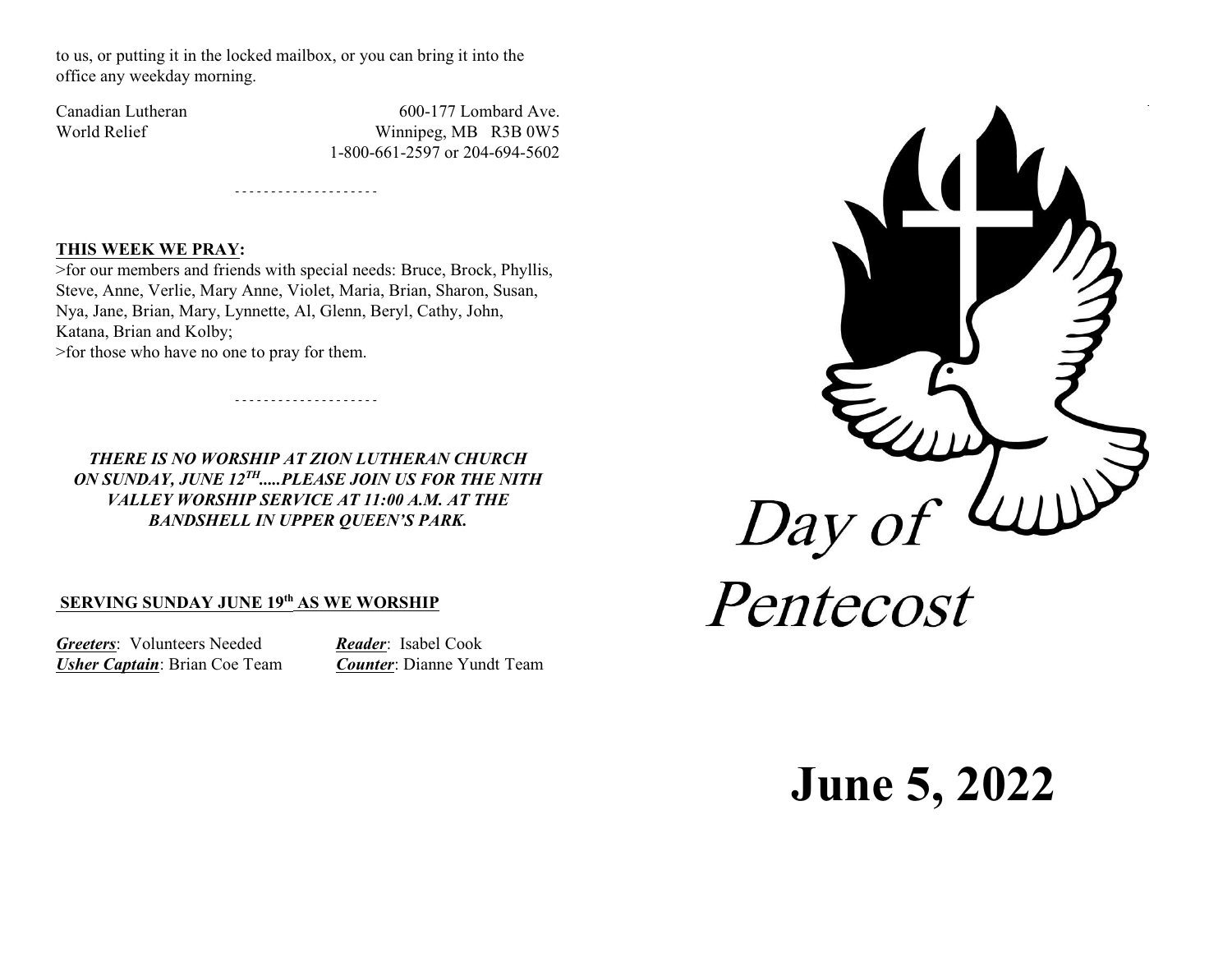# **ZION LUTHERAN CHURCH** Stratford, Ontario

Church Office: 519-271-8527 Cell: 519-274-1300 email: [zionlc@golden.net](mailto:zionlc@golden.net) website: www.zionstratford.com

| People of Zion        | Ministers                  |
|-----------------------|----------------------------|
| Rev. Jeffrey Laustsen | Pastor                     |
| Sister Jean Widmeyer  | <b>Visitation Minister</b> |
| Paul Shilton          | Minister of Music          |
| Laura Burton          | Organist                   |
| Sandra Mogensen       | Pianist                    |
|                       |                            |

**Day of Pentecost June 5, 2022**

### **GATHERING**

| <b>GATHERING HYMN 400: "God of Tempest, God of Whirlwind"</b> |            |
|---------------------------------------------------------------|------------|
| Confession and Forgiveness                                    | Page $116$ |
| Welcome, Announcements                                        |            |
| Prelude                                                       |            |

Greeting Page 120 Prayer of the Day:

**God our creator, the resurrection of your Son offers life to all the peoples of earth. By your Holy Spirit, kindle in us the fire of your love, empowering our lives for service and our tongues for praise, through Jesus Christ, our Saviour and Lord, who lives and reigns with you and the Holy Spirit, one God, now and forever.**

**Amen.**

# **WORD**

First Reading: Acts 2:1-21 Psalm: 104:24-34, 35b Second Reading: Romans 8:14-17

Gospel: John 14:8-17, 25-27 Sermon: <https://1drv.ms/v/s!Alrwdlq5YZa1j2Pnv52x9pJJ-8jD> **HYMN 807: "Come, Thou Fount of Every Blessing"** Nicene Creed Page 126 Prayers of Intercession Sharing the Peace Page 128 **MEAL** Offertory Prayer Page 129 The Great Thanksgiving Page 129 Communion Prayer Page 133 The Lord's Prayer Page 134 Distribution of Holy Communion Post-Communion Prayer Page 136 **SENDING** Blessing Page 136 **HYMN 627**: **"O Day Full of Grace"** Dismissal Postlude

Zion Lutheran Church **welcomes our visitors and guests**. We are pleased that you have come to join us in the worship of our God of grace and love. May you be strengthened and uplifted in our time together. Plan to be with us, again, at your earliest opportunity.

All people of faith and those who seek faith are welcome to receive the Sacrament of Holy Communion. This morning, we will be distributing the Lord's Supper in a continuous fashion. The ushers will invite the congregation to come forward down the centre aisle.

**Please note that pre-registration for worship is not required; but, it is recommended that you call to be placed on the Attendance.** *As well, COVID protocols (masks, social distancing, etc.) remain in place*. **Please call Jane to register at 519-271-8527 before 3:00 p.m. on Fridays**.

**PLEASE ACCEPT OUR APOLOGIES:** Our current phone system is *not* working as it should. We are very sorry if you have been trying to call the office and you have not been able to get through.

If you need to get in touch with us and it is an "emergency" please call Pastor Jeff's cell phone at 519-274-1300.